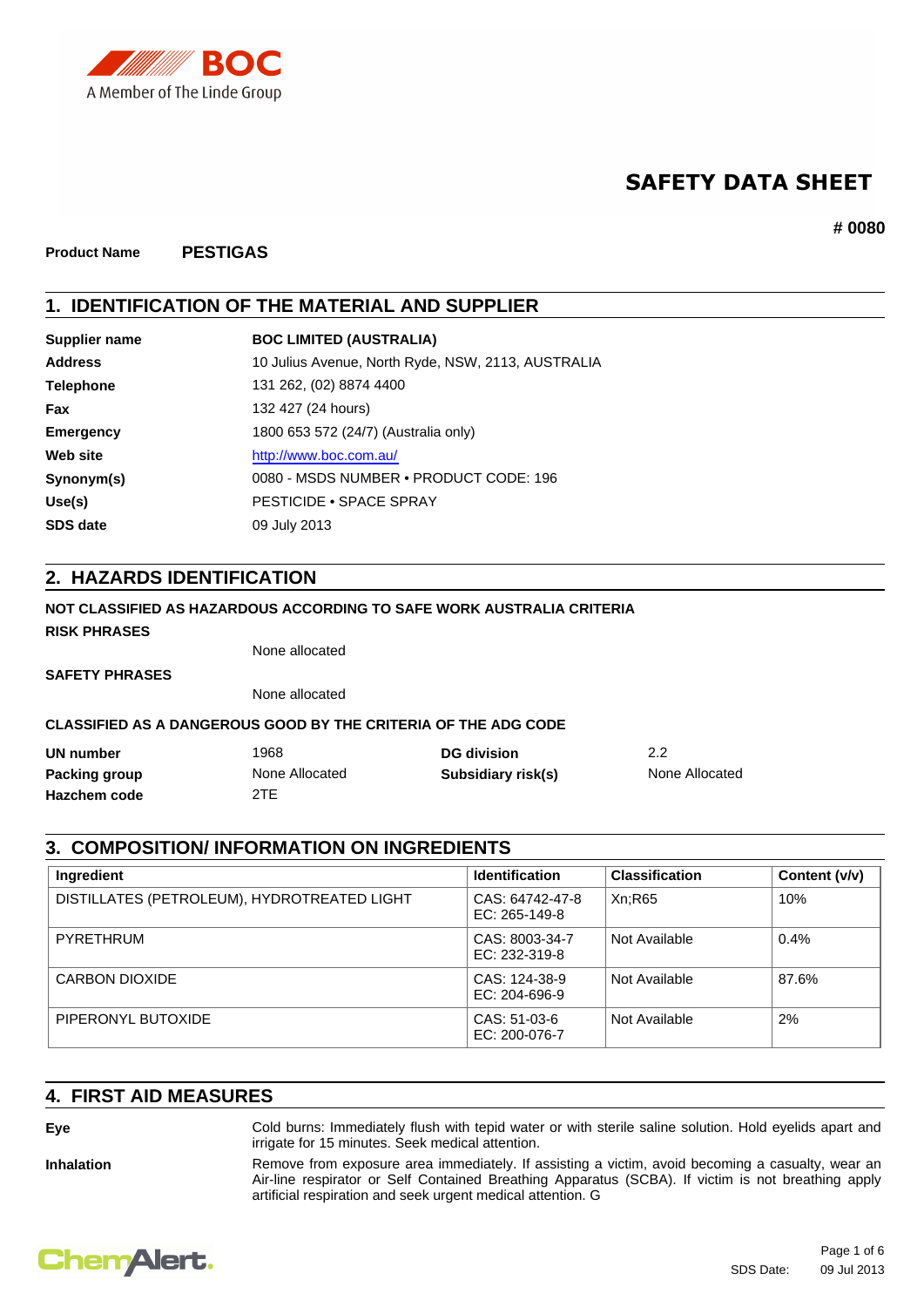| <b>Skin</b>             | Cold burns: Remove contaminated clothing and gently flush affected areas with warm water (30°C)<br>for 15 minutes. Apply sterile dressing and treat as for a thermal burn. For large burns, immerse in<br>warm water for 15 minutes. DO NOT apply any form of direct heat. Seek immediate medical<br>attention. |
|-------------------------|-----------------------------------------------------------------------------------------------------------------------------------------------------------------------------------------------------------------------------------------------------------------------------------------------------------------|
| <b>Ingestion</b>        | Ingestion is not considered a potential route of exposure.                                                                                                                                                                                                                                                      |
| <b>Advice to doctor</b> | Treat for asphyxia and cold burns.                                                                                                                                                                                                                                                                              |

### **5. FIRE FIGHTING MEASURES**

| <b>Flammability</b>  | Non flammable. Exposure to fire may cause containers to rupture/explode. This material will not<br>evolve hazardous products on decomposition.                                                                                              |  |
|----------------------|---------------------------------------------------------------------------------------------------------------------------------------------------------------------------------------------------------------------------------------------|--|
| Fire and explosion   | Temperatures in a fire may cause cylinders to rupture. Cool cylinders exposed to fire by applying<br>water from a protected location. Do not approach cylinders suspected of being hot. Remove cool<br>cylinders from the path of the fire. |  |
| <b>Extinguishing</b> | Use water fog to cool containers from protected area.                                                                                                                                                                                       |  |
| Hazchem code         | 2TE                                                                                                                                                                                                                                         |  |
|                      | Water Fog (or fine water spray if fog unavailable)                                                                                                                                                                                          |  |
|                      | Self Contained Breathing apparatus and protective gloves.                                                                                                                                                                                   |  |
|                      |                                                                                                                                                                                                                                             |  |

E Evacuation of people in the vicinity of the incident should be considered.

## **6. ACCIDENTAL RELEASE MEASURES**

If the cylinder is leaking, evacuate area of personnel. Inform manufacturer/supplier of leak. Use personal protective equipment as detailed in Section 8 of this SDS. **Personal precautions** Prevent from entering sewers, basements and workpits, or any place where its accumulation can be dangerous. **Environmental precautions** Carefully move material to a well ventilated remote area, then allow to discharge if safe to do so. Do not attempt to repair leaking valve or cylinder safety devices. **Methods of cleaning up References** See Sections 8 and 13 for exposure controls and disposal.

## **7. STORAGE AND HANDLING**

Storage **External CO not store near incompatible materials.** Cylinders should be stored below 45°C in a secure area, upright and restrained to prevent cylinders from falling. Cylinders should also be stored in a dry, well ventilated area constructed of non-combustible material with firm level floor (preferably concrete), away from areas of heavy traffic and emergency exits.

Handling Before use, carefully read the product label. Use of safe work practices are recommended to avoid eye or skin contact and inhalation. Observe good personal hygiene, including washing hands before eating. The uncontrolled release of any gas under pressure may cause physical harm. Do not drop, roll or drag cylinders. Use a suitable hand truck for cylinder movement.

## **8. EXPOSURE CONTROLS / PERSONAL PROTECTION**

#### **Exposure standards**

| Ingredient                   | Reference | <b>TWA</b> |                   | <b>STEL</b> |                          |
|------------------------------|-----------|------------|-------------------|-------------|--------------------------|
|                              |           | ppm        | mg/m <sup>3</sup> | ppm         | mg/m <sup>3</sup>        |
| Carbon dioxide               | SWA (AUS) | 5000       | 9000              | 30000       | 54000                    |
| Carbon dioxide in coal mines | SWA (AUS) | 12500      | 22500             | 30000       | 54000                    |
| Mineral Oil Mist             | SWA (AUS) | $- -$      | 5                 | --          | $- -$                    |
| Pyrethrum                    | SWA (AUS) | $- -$      |                   | --          | $\overline{\phantom{a}}$ |

**Biological limits** No biological limit allocated.

**Engineering controls** In poorly ventilated areas, mechanical extraction ventilation is recommended. Maintain vapour levels below the recommended exposure standard. Hand held applications should commence at the furthest point from the exit and continue as the operator moves away from the spray drift towards the exit. Entry should be barred to areas in which fixed nozzle spraying occurs during spraying.

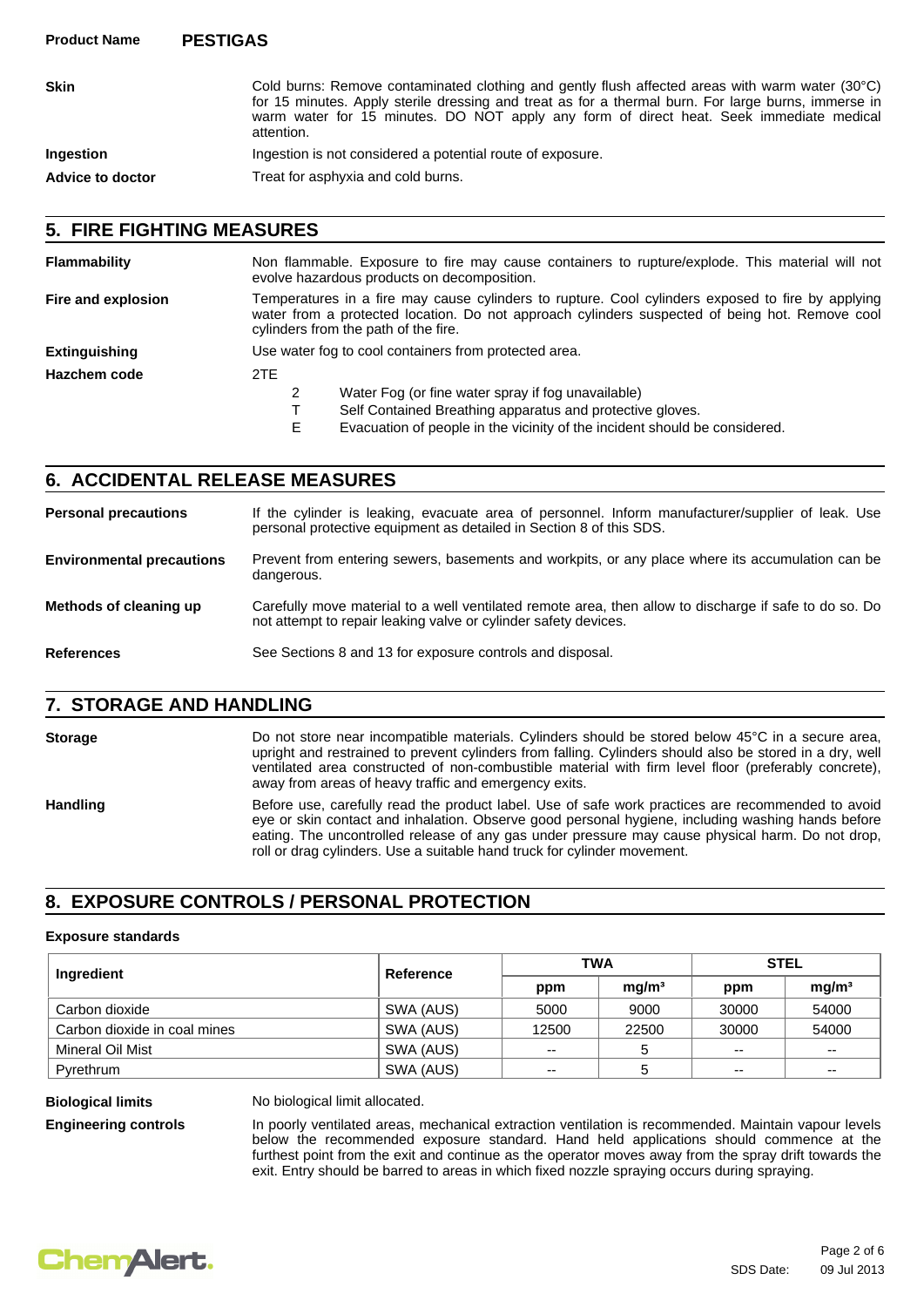#### **PPE**

| Eye / Face         | Wear safety glasses.                                                                                                                                                                     |
|--------------------|------------------------------------------------------------------------------------------------------------------------------------------------------------------------------------------|
| <b>Hands</b>       | Wear leather or cotton gloves.                                                                                                                                                           |
| <b>Body</b>        | Wear coveralls and safety boots.                                                                                                                                                         |
| <b>Respiratory</b> | Wear a Type A-Class P2 (Organic gases/vapours and Particulate) respirator. Where an inhalation<br>risk exists, wear Self Contained Breathing Apparatus (SCBA) or an Air-line respirator. |



# **9. PHYSICAL AND CHEMICAL PROPERTIES**

| Appearance                       | COLOURLESS GAS (LIQUEFIED UNDER PRESSURE)               |
|----------------------------------|---------------------------------------------------------|
| <b>Odour</b>                     | CHRYSANTHEMUM-LIKE ODOUR                                |
| <b>Flammability</b>              | <b>NON FLAMMABLE</b>                                    |
| <b>Flash point</b>               | <b>NOT APPLICABLE</b>                                   |
| <b>Boiling point</b>             | <b>NOT AVAILABLE</b>                                    |
| <b>Melting point</b>             | <b>NOT AVAILABLE</b>                                    |
| <b>Evaporation rate</b>          | <b>NOT APPLICABLE</b>                                   |
| рH                               | <b>NOT APPLICABLE</b>                                   |
| Vapour density                   | <b>NOT AVAILABLE</b>                                    |
| <b>Specific gravity</b>          | <b>NOT APPLICABLE</b>                                   |
| <b>Solubility (water)</b>        | 0.759 cm <sup>3</sup> /cm <sup>3</sup> (Carbon dioxide) |
| Vapour pressure                  | 6300 kPa @ 25°C (Approximately)                         |
| <b>Upper explosion limit</b>     | <b>NOT APPLICABLE</b>                                   |
| Lower explosion limit            | <b>NOT APPLICABLE</b>                                   |
| <b>Autoignition temperature</b>  | <b>NOT APPLICABLE</b>                                   |
| <b>Decomposition temperature</b> | <b>NOT AVAILABLE</b>                                    |
| <b>Viscosity</b>                 | <b>NOT AVAILABLE</b>                                    |
| <b>Partition coefficient</b>     | <b>NOT AVAILABLE</b>                                    |
| % Volatiles                      | 100 %                                                   |
|                                  |                                                         |

# **10. STABILITY AND REACTIVITY**

| <b>Chemical stability</b>                         | Stable under recommended conditions of storage.                                              |
|---------------------------------------------------|----------------------------------------------------------------------------------------------|
| <b>Conditions to avoid</b>                        | Avoid shock, friction, heavy impact, heat, sparks, open flames and other ignition sources.   |
| <b>Hazardous Decomposition</b><br><b>Products</b> | This material will not decompose to form hazardous products other than that already present. |
| <b>Hazardous Reactions</b>                        | Polymerization will not occur.                                                               |

## **11. TOXICOLOGICAL INFORMATION**

| <b>Health Hazard</b><br><b>Summary</b> | Asphyxiant gas. Severe frost-bite burns may result from exposure to cold vapour or liquid. Carbon<br>dioxide concentrations of 3-5% in air cause increased respiration and headache. Concentrations of<br>8-15% cause headache, nausea and vomiting which may lead to unconsciousness if not moved to<br>open air and given oxygen. Inhalation of a mixture containing no oxygen may result in<br>unconsciousness from the first breath and death will follow in a few minutes. Adverse health effects<br>to long term exposure to carbon dioxide have not been reported. Escaping liquid from the cylinder<br>can form a dry ice powder like snow and leave a liquid residue. |
|----------------------------------------|--------------------------------------------------------------------------------------------------------------------------------------------------------------------------------------------------------------------------------------------------------------------------------------------------------------------------------------------------------------------------------------------------------------------------------------------------------------------------------------------------------------------------------------------------------------------------------------------------------------------------------------------------------------------------------|
| Eye                                    | Direct contact with evaporating liquid may result in cold burns, similar to frostbite injury, with possible<br>permanent damage. Non irritating. Eye contact with dry ice powder could result in cold burns.                                                                                                                                                                                                                                                                                                                                                                                                                                                                   |
| <b>Inhalation</b>                      | Asphyxiant. Effects are proportional to oxygen displacement. Acts as a simple asphyxiant by<br>displacing oxygen in the lungs thereby diminishing the supply of oxygen to the blood and tissues.<br>Inhalation of tetrahydrofuran vapours during processing may result in anaesthesia and have adverse<br>effects on the central nervous system.                                                                                                                                                                                                                                                                                                                               |
| <b>Skin</b>                            | Non irritating. Contact with evaporating liquid (eg. cold vessels or pipes containing low pressure<br>liquid) may result in cold burns with severe tissue damage. Skin contact with dry ice powder could<br>result in cold burns.                                                                                                                                                                                                                                                                                                                                                                                                                                              |

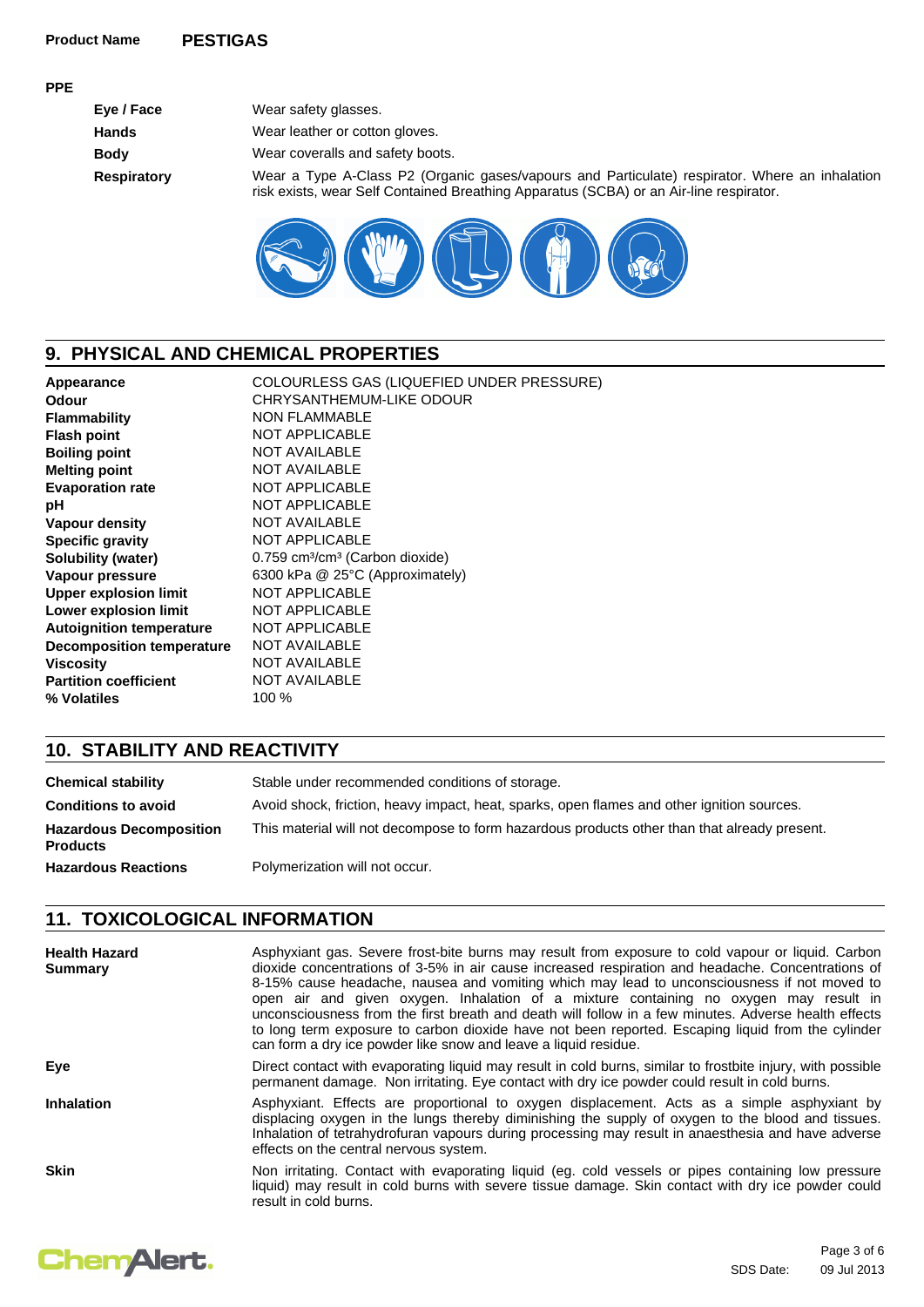| Ingestion            | Ingestion is considered unlikely due to product form. |                                               |  |
|----------------------|-------------------------------------------------------|-----------------------------------------------|--|
| <b>Toxicity data</b> | CARBON DIOXIDE (124-38-9)                             |                                               |  |
|                      | LC50 (inhalation)                                     | 470000 ppm/30M (rat)                          |  |
|                      | LCLo (inhalation)                                     | 9 pph/5M (human)                              |  |
|                      | PIPERONYL BUTOXIDE<br>$(51-03-6)$                     |                                               |  |
|                      | LD50 (ingestion)                                      | 2600 mg/kg (mouse)                            |  |
|                      | LD50 (skin)                                           | 200 mg/kg (rabbit)                            |  |
|                      | LDLo (intraperitoneal)                                | 1000 mg/kg (mouse)                            |  |
|                      | TDLo (intraperitoneal)                                | 200 mg/kg (mouse; male; effects on fertility) |  |
|                      |                                                       |                                               |  |

## **12. ECOLOGICAL INFORMATION**

| <b>Toxicity</b>                               | When discharged to the atmosphere in large quantities, carbon dioxide may contribute to the<br>greenhouse effect.                                                                                                                                                               |  |
|-----------------------------------------------|---------------------------------------------------------------------------------------------------------------------------------------------------------------------------------------------------------------------------------------------------------------------------------|--|
| Persistence and degradability Not applicable. |                                                                                                                                                                                                                                                                                 |  |
| <b>Bioaccumulative potential</b>              | Not applicable.                                                                                                                                                                                                                                                                 |  |
| <b>Mobility in soil</b>                       | Not applicable.                                                                                                                                                                                                                                                                 |  |
| Other adverse effects                         | Increases in the atmospheric carbon dioxide levels have been linked with global warming, and hence<br>emission of carbon dioxide into the atmosphere should be minimised as far as possible. Piperonyl<br>butoxide is toxic to terrestrial invertebrates and aquatic organisms. |  |

## **13. DISPOSAL CONSIDERATIONS**

**Waste disposal** Cylinders should be returned to the manufacturer or supplier for disposal of contents. Legislation **Dispose of in accordance with relevant local legislation.** 

## **14. TRANSPORT INFORMATION**

### **CLASSIFIED AS A DANGEROUS GOOD BY THE CRITERIA OF THE ADG CODE**



|                           | <b>LAND TRANSPORT</b><br>(ADG) | <b>SEA TRANSPORT</b><br>(IMDG / IMO) | <b>AIR TRANSPORT</b><br>(IATA / ICAO)                                                            |  |
|---------------------------|--------------------------------|--------------------------------------|--------------------------------------------------------------------------------------------------|--|
| <b>UN number</b>          | 1968                           |                                      |                                                                                                  |  |
| Proper shipping name      | INSECTICIDE GAS, N.O.S.        |                                      | ٠                                                                                                |  |
| <b>DG class/ Division</b> | $2.2^{\circ}$                  |                                      | ۰                                                                                                |  |
| Subsidiary risk(s)        | None Allocated                 |                                      |                                                                                                  |  |
| <b>Packing group</b>      | None Allocated<br>۰            |                                      |                                                                                                  |  |
| <b>GTEPG</b>              | 2C <sub>2</sub>                |                                      |                                                                                                  |  |
| Hazchem code              | 2TE                            |                                      |                                                                                                  |  |
| <b>Other information</b>  | obstructed.                    |                                      | Ensure cylinder is separated from driver and foodstuffs, and that outlet of relief device is not |  |

## **15. REGULATORY INFORMATION**

| <b>Poison schedule</b>      | A poison schedule number has not been allocated to this product using the criteria in the Standard<br>for the Uniform Scheduling of Medicines and Poisons (SUSMP). |
|-----------------------------|--------------------------------------------------------------------------------------------------------------------------------------------------------------------|
| <b>Inventory Listing(s)</b> | <b>AUSTRALIA: AICS (Australian Inventory of Chemical Substances)</b><br>All components are listed on AICS, or are exempt.                                          |

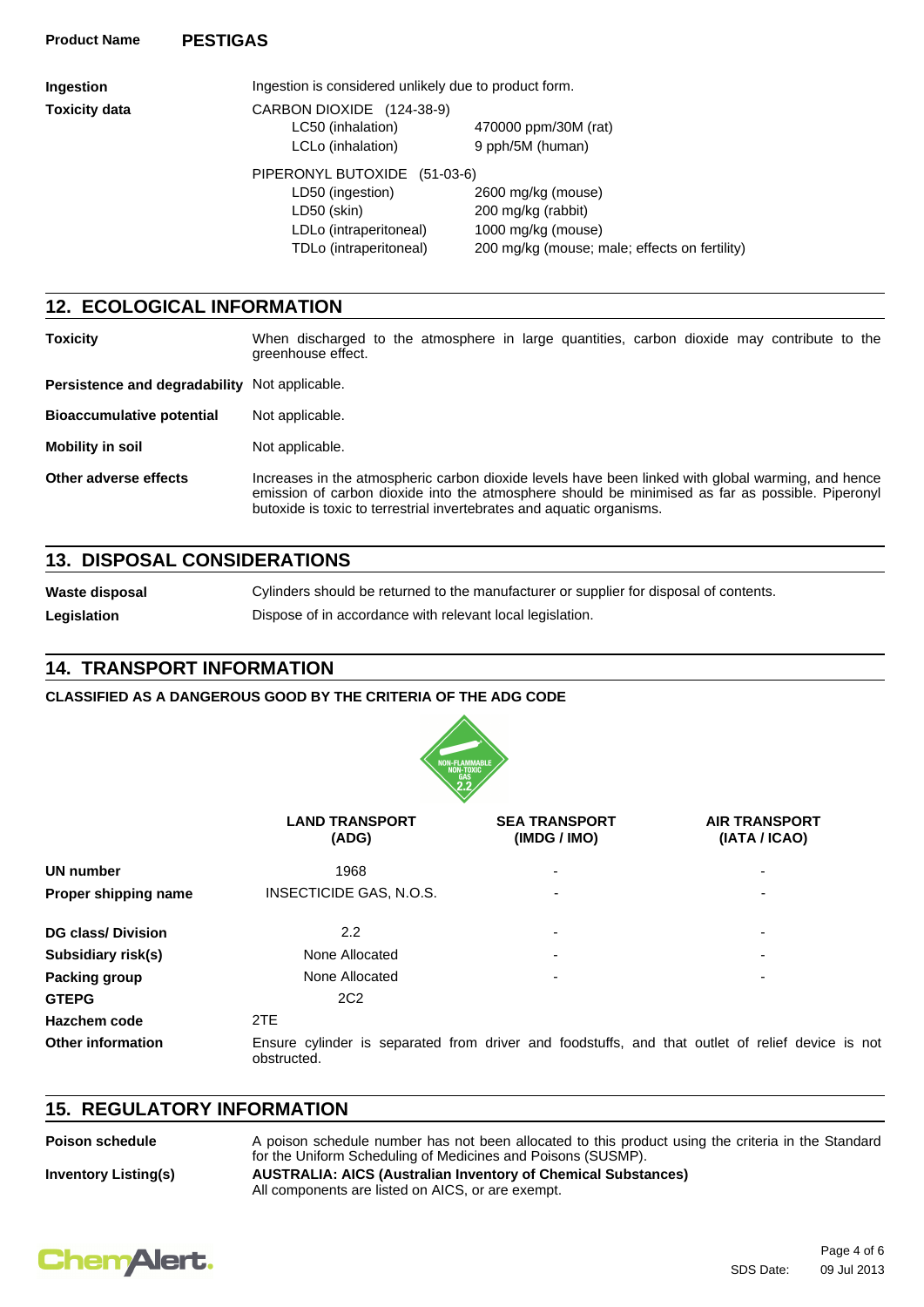# **16. OTHER INFORMATION**

| <b>Additional information</b> | The storage of significant quantities of gas cylinders must comply with AS4332 The storage and<br>handling of gases in cylinders. This product is used as a space spray for control of cockroaches,<br>flies, mosquitos and fleas. It is registered in Australia as an Agricultural Chemical for use by licensed<br>pest controllers. APVMA Approval Number: 32661/6/0307.                      |                                                                                                                                                                                                                                                                                                                                                                                                                                                                                                                                                                                                                                                                                                                                                                                                                                                                                         |  |  |
|-------------------------------|-------------------------------------------------------------------------------------------------------------------------------------------------------------------------------------------------------------------------------------------------------------------------------------------------------------------------------------------------------------------------------------------------|-----------------------------------------------------------------------------------------------------------------------------------------------------------------------------------------------------------------------------------------------------------------------------------------------------------------------------------------------------------------------------------------------------------------------------------------------------------------------------------------------------------------------------------------------------------------------------------------------------------------------------------------------------------------------------------------------------------------------------------------------------------------------------------------------------------------------------------------------------------------------------------------|--|--|
|                               |                                                                                                                                                                                                                                                                                                                                                                                                 | APPLICATION METHOD: Cylinder positioned vertically with valve at top. Portable cylinders<br>connected to hand held spray gun or manifolded cylinders connected to fixed pipework distribution<br>system with spray nozzles and controlled release.                                                                                                                                                                                                                                                                                                                                                                                                                                                                                                                                                                                                                                      |  |  |
|                               | PERSONAL PROTECTIVE EQUIPMENT GUIDELINES:<br>The recommendation for protective equipment contained within this report is provided as a guide<br>only. Factors such as method of application, working environment, quantity used, product<br>concentration and the availability of engineering controls should be considered before final selection<br>of personal protective equipment is made. |                                                                                                                                                                                                                                                                                                                                                                                                                                                                                                                                                                                                                                                                                                                                                                                                                                                                                         |  |  |
|                               |                                                                                                                                                                                                                                                                                                                                                                                                 | <b>HEALTH EFFECTS FROM EXPOSURE:</b><br>It should be noted that the effects from exposure to this product will depend on several factors<br>including: frequency and duration of use; quantity used; effectiveness of control measures; protective<br>equipment used and method of application. Given that it is impractical to prepare a ChemAlert report<br>which would encompass all possible scenarios, it is anticipated that users will assess the risks and<br>apply control methods where appropriate.                                                                                                                                                                                                                                                                                                                                                                          |  |  |
| <b>Abbreviations</b>          | <b>ACGIH</b><br>CAS#<br><b>CNS</b><br>EC No.<br><b>GHS</b><br><b>IARC</b><br>LD50<br>mg/m <sup>3</sup><br>PEL<br>рH<br>ppm<br><b>REACH</b><br>STOT-RE<br>STOT-SE<br><b>SUSMP</b><br><b>TLV</b><br><b>TWA/OEL</b>                                                                                                                                                                                | American Conference of Governmental Industrial Hygienists<br>Chemical Abstract Service number - used to uniquely identify chemical compounds<br>Central Nervous System<br>EC No - European Community Number<br><b>Globally Harmonized System</b><br>International Agency for Research on Cancer<br>Lethal Dose, 50% / Median Lethal Dose<br>Milligrams per Cubic Metre<br>Permissible Exposure Limit<br>relates to hydrogen ion concentration using a scale of 0 (high acidic) to 14 (highly<br>alkaline).<br>Parts Per Million<br>Regulation on Registration, Evaluation, Authorisation and Restriction of Chemicals<br>Specific target organ toxicity (repeated exposure)<br>Specific target organ toxicity (single exposure)<br>Standard for the Uniform Scheduling of Medicines and Poisons<br><b>Threshold Limit Value</b><br>Time Weighted Average or Occupational Exposure Limit |  |  |
|                               |                                                                                                                                                                                                                                                                                                                                                                                                 |                                                                                                                                                                                                                                                                                                                                                                                                                                                                                                                                                                                                                                                                                                                                                                                                                                                                                         |  |  |

#### **Revision history**

| Revision | <b>Description</b>         |
|----------|----------------------------|
| つっ       | <b>Standard SDS Review</b> |
| 2.0      | Standard SDS Review.       |
| 1.0      | Initial SDS creation       |

#### **Report status**

This document has been compiled by RMT on behalf of the manufacturer, importer or supplier of the product and serves as their Safety Data Sheet ('SDS').

It is based on information concerning the product which has been provided to RMT by the manufacturer, importer or supplier or obtained from third party sources and is believed to represent the current state of knowledge as to the appropriate safety and handling precautions for the product at the time of issue. Further clarification regarding any aspect of the product should be obtained directly from the manufacturer, importer or supplier.

While RMT has taken all due care to include accurate and up-to-date information in this SDS, it does not provide any warranty as to accuracy or completeness. As far as lawfully possible, RMT accepts no liability for any loss, injury or damage (including consequential loss) which may be suffered or incurred by any person as a consequence of their reliance on the information contained in this SDS.